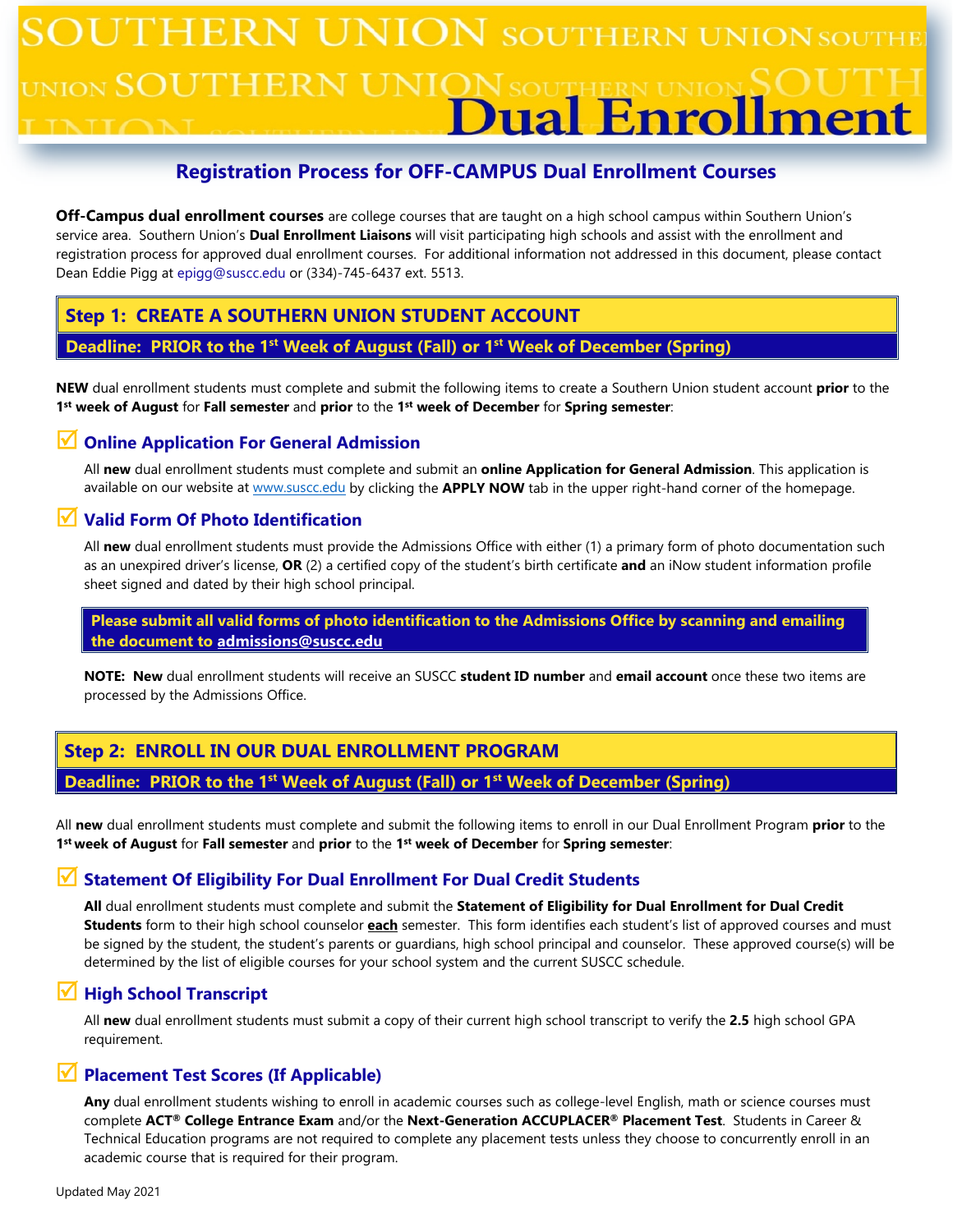#### **ACT® College Entrance Exam Criteria**

- **ACADEMIC students** who receive an **18 or higher ACT® English score** and/or a **20 or higher ACT® Math score** will be **exempt** from further placement testing in those subject areas.
- **HEALTH SCIENCES students** who receive a **17 or higher ACT® English score** and/or a **17 or higher ACT® Math score** will be **exempt** from further placement testing in those subject areas.
- **CAREER & TECHNICAL students** who wish to concurrently enroll in an academic course and receive an **18 or higher ACT® English score** and/or a **20 or higher ACT® Math score** will be **exempt** from further placement testing in those subject areas.

#### **NOTE: Only ACT® College Entrance Exam scores submitted prior to the published first day of class will be considered for placement purposes.**

#### **Next-Generation ACCUPLACER® Placement Test Criteria**

- Students who do not meet the **ACT®** criteria must successfully complete the WritePlacer and/or the Quantitative Reasoning, Algebra and Statistics section of the **Next-Generation ACCUPLACER® Placement Test** to determine their course placement. Students may choose to complete the **ACCUPLACER® Placement Test** in-person at any of our three campuses or remotely via ZOOM. To register to take the **ACCUPLACER® Placement Test**, visit our website and select the **Prospective Students** tab and choose the **Assessment Center** in the drop-down menu.
- Reviewing basic math and English concepts is helpful prior to taking the **Next-Generation ACCUPLACER® Placement Test**. For extra help, visit [https://accuplacerpractice.collegeboard.org/login.](https://accuplacerpractice.collegeboard.org/login)
- For more information, contact Robbie Whaley, Coordinator of Testing Services, at 334-745-6437 ext. 5416 or [rwhaley@suscc.edu.](mailto:rwhaley@suscc.edu)

## **Step 3: REGISTER FOR CLASSES**

## **Deadline:** DURING the 1<sup>st</sup> Week of August (Fall) or 1<sup>st</sup> Week of December (Spring)

A Southern Union **Dual Enrollment Liaison** will visit each high school and collect the items in Step 2 for each dual enrollment student from the high school counselor. Students who have completed these items will be registered for their approved courses by the **Dual Enrollment Liaison**.

## **Step 4: PAY TUITION AND FEES**

#### **Deadline: PRIOR to the published First Day of Class**

#### **Academic Students**

The **Dual Enrollment Liaison** will notify the **High School Counselor (or Designee)** when registration has been completed. The **High School Counselor (or Designee)** will then notify the students that their tuition/fees payment is due. Students will pay their tuition and fees online using the **mySUSCC portal** located on our homepage at [www.suscc.edu](http://www.suscc.edu/)

 **NOTE: Failure to pay tuition and fees prior to Southern Union's first day of class will result in an additional \$25 late fee.**

#### **Career And Technical Students And Health Sciences Students**

Students wishing to enroll in Career and Technical Dual Enrollment programs may be eligible for assistance through the ACCS Career and Technical Education Dual Enrollment (CTEDE) Scholarship which provides funding for tuition and fees. This scholarship may also be used to cover the costs of specific academic courses that are required in the eligible CTE program of study; however, each academic course must be taken concurrently with a CTE course. **The scholarship is available for up to two (2) classes per student, per semester, during the high school academic year (Fall and Spring semester).** It is available for up to four (4) classes per student during the Summer semester.